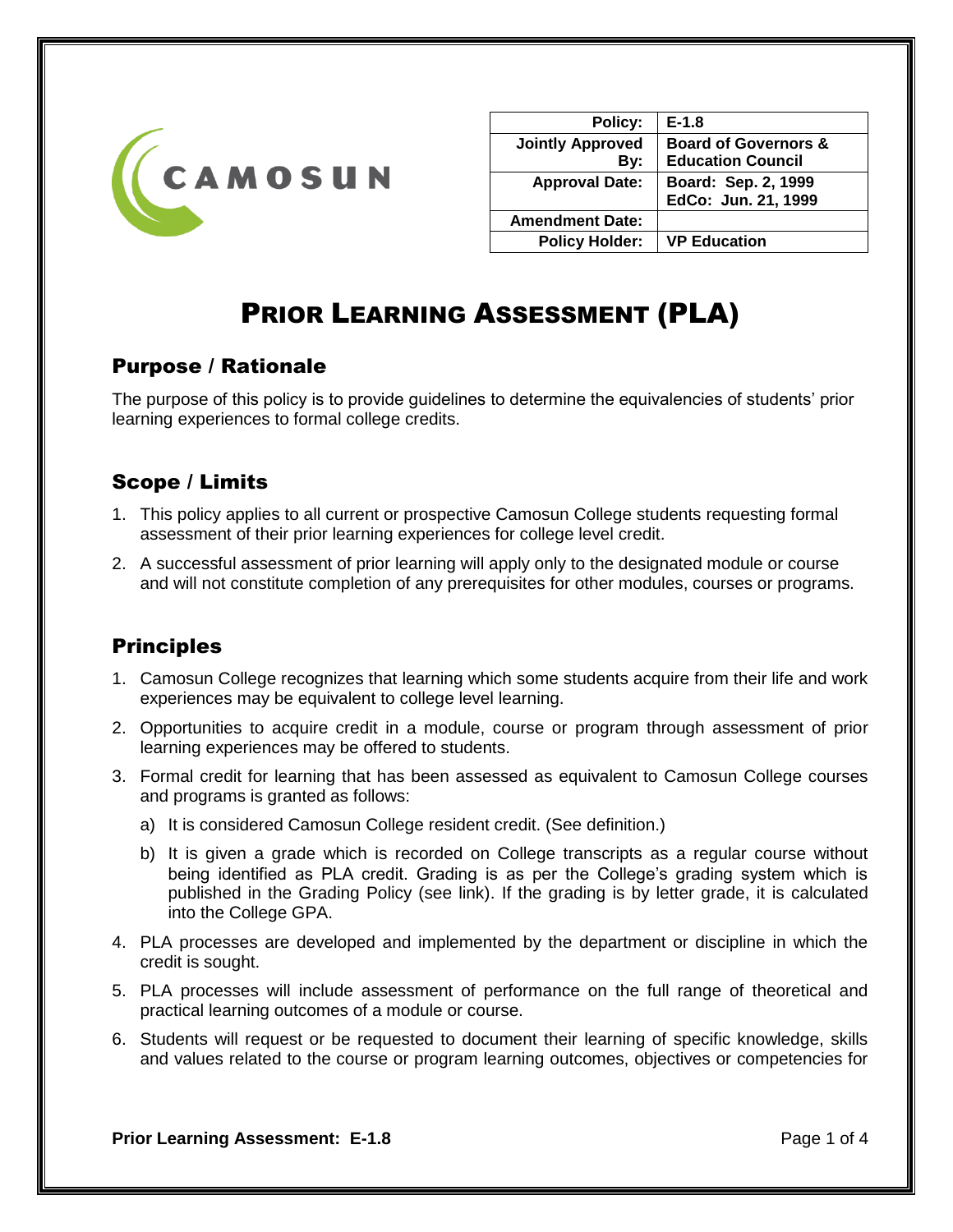which credit is requested. Documentation must support learning statements and may include and not be restricted to the following:

- a) personal profiles and portfolios;
- b) non-credit certificates/diplomas;
- c) work products and artifacts;
- d) course challenges (written, oral, performance examinations [e.g. laboratory, clinical, worksite], product assessment, standardized exams);
- e) performance evaluations (e.g. role-plays; live, video or audio presentations; lab demonstrations; simulations; work-site demonstrations); and
- f) documented learning from life and work experiences and accomplishments.

## A. DEFINITIONS

#### **1. Base Funded Courses**

Provincially subsidized programming that accommodates the general needs of the public.

#### **2. Non-base Funded Courses**

Programming that is not provincially subsidized; the program fees are determined by the delivery costs of the program.

#### **3. Official Course Withdrawal**

Withdrawal from a course after the Fee Deadline and before 66% of the course has been completed, as per the Course Withdrawal Policy (see link)

#### **4**. **Resident Credit**

Resident credit is equivalent to having earned the credit at Camosun College for graduation purposes.

#### **5. Academic Term**

A period equal to the normal duration of the course.

## B. PROCEDURES

#### **1. Application**

Having decided to apply for prior learning assessment of a module or course, students must:

- a) Begin the PLA application process before or up to and including the first week of the commencement of the regular (non-PLA) course. Exceptions may be made at the discretion of the chair or program leader of the department.
- b) Consult with the Information and Registration Office to determine whether they meet:
	- i. the College's admission requirements; and

**Prior Learning Assessment: E-1.8 Prior Learning Assessment: E-1.8 Page 2 of 4**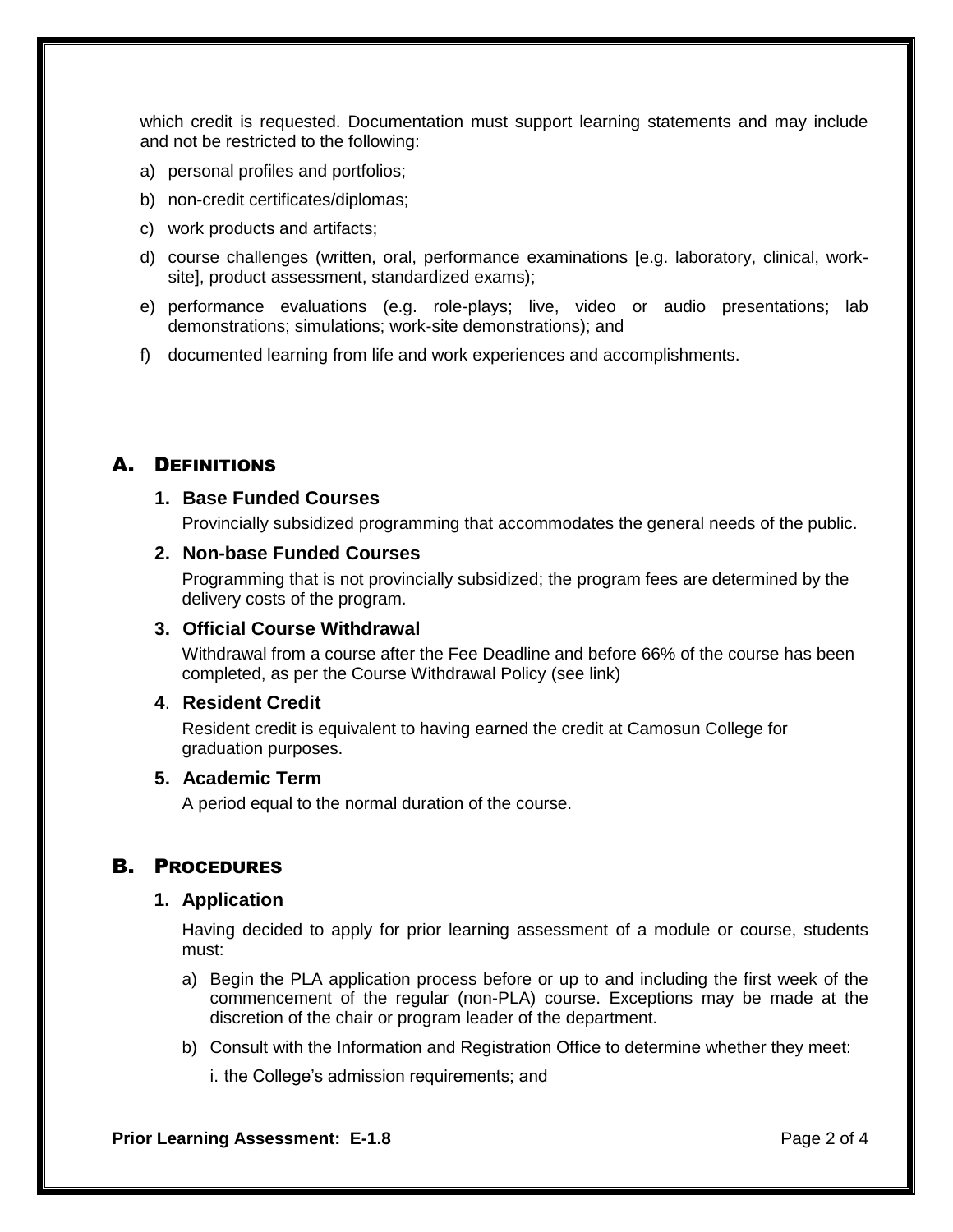ii. the pre-requisite requirements.

- c) Obtain a *Prior Learning Assessment Application Form* from the Information and Registration Office.
- d) Contact the Department offering the course for which they wish to have a prior learning assessment and schedule an advisory session with the chair or program leader to discuss suitability. Bring the *Prior Learning Assessment Application Form* to the session.
- If a PLA is determined to be suitable, students must:
- a) Obtain the departmental signature approving the PLA module or course and the start and end dates. Start and end dates for the PLA course are mutually agreed upon by the faculty member and the student.
- b) Submit the signed *Prior Learning Assessment Application Form* to the Information and Registration Office and register and pay fees.

#### **2. Fees**

- a) **Base-funded PLA courses**: (See definition.) Tuition fees are assessed at 50% of the current College approved rate. Applicable levy fees are assessed by the Information and Registration Office.
- b) **Non base-funded PLA courses:** (See definition.) Tuition fees are established by the department offering the program or course.
- c) PLA fees are non-refundable**.** Special consideration of a refund may be given in extenuating medical or compassionate circumstances as per the *Course Withdrawal Policy* (see link).

#### **4. Withdrawal**

Once registered in a PLA module or course, students may withdraw according to guidelines established in the Course Withdrawal Policy (see link); however, course withdrawal is not permitted for PLA courses of one week's duration or less.

#### **5. Grading**

Upon completion of a PLA module or course:

- a) Students are entitled to an interview with a faculty member to review their course performance;
- b) A final grade will be awarded, submitted to the Records Department by the faculty member, and entered on the student's transcript regardless of the grade received.

#### **5. Repeating a Course**

Any student who has previously taken a regular (non-PLA) module or course or module, whether successful or unsuccessful, cannot be assessed for prior learning for that same course until at least one full academic term has elapsed (see definition). Once this period has elapsed, the student must be able to demonstrate to the chair or program leader additional learning acquired which supports his/her PLA application.